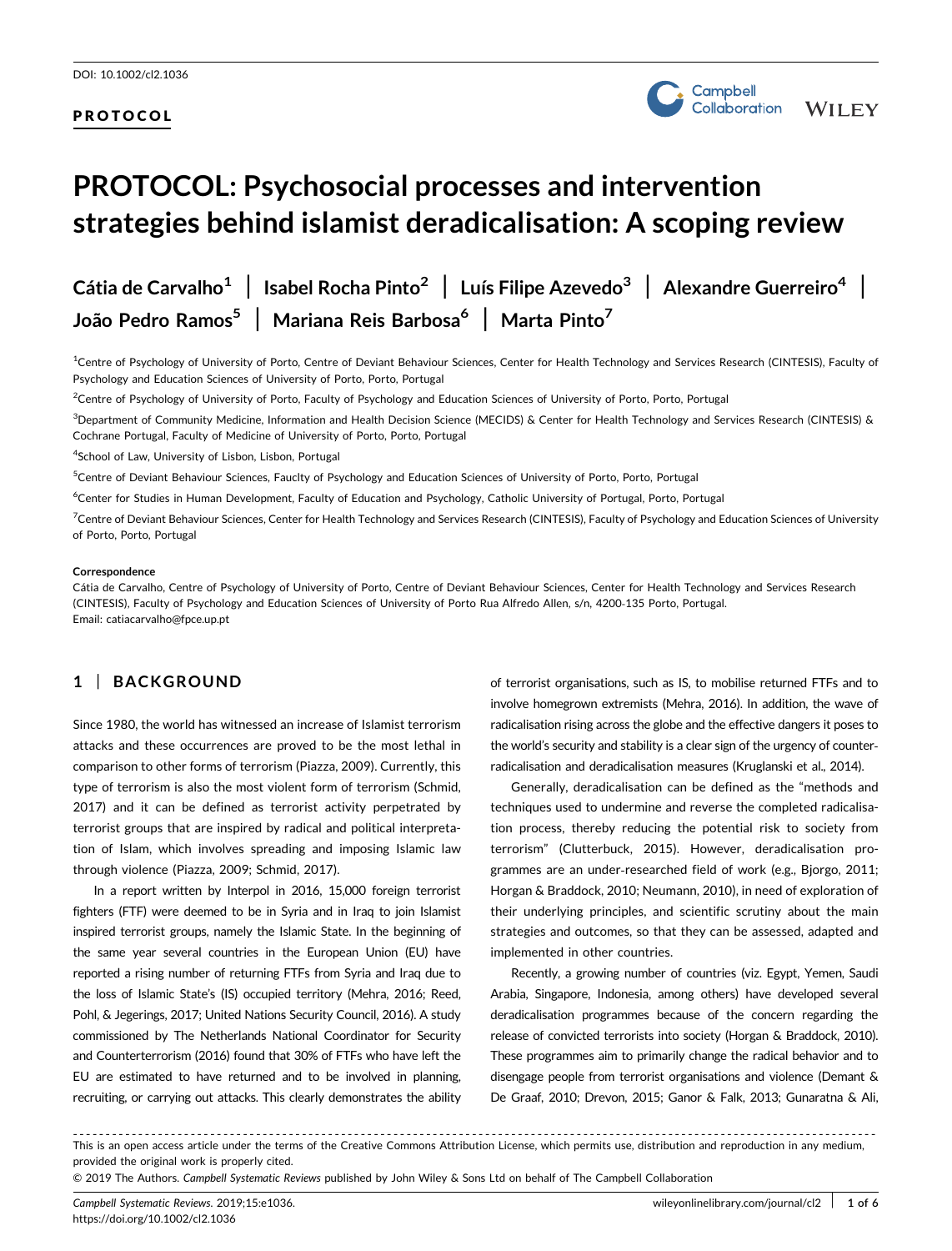2009; Horgan & Braddock, 2010; Kropiunigg, 2013; Porges, 2010; Williams & Lindsey, 2014). For example, Yemen was the first country in the Middle East to develop deradicalisation efforts in its prisons (Porges, 2010). It started in 2002 and it aimed to change the ideological beliefs of terrorists through religious dialogue (Porges, 2010). In the case of Saudi Arabia, clerics, psychologists, and security officers work towards extremists' rehabilitation, through education and training in order to reintegrate them into society (Kropiunigg, 2013; Porges, 2010; Williams & Lindsey, 2014). Another example comes from Egypt, where self‐ deradicalisation occurred among Islamic militants in prisons (Drevon, 2015; Gunaratna & Ali, 2009). After this event, the efforts being implemented involve the process of persuading people to disengage from violence, through the creation of an environment that discourages the growth of extremism (Drevon, 2015; Gunaratna & Ali, 2009).

Regardless of all these programmes and strategies, there is no consensus on what constitutes success in a deradicalisation process (Horgan & Braddock, 2010; Porges, 2010) and this can only be achieved through a full consideration of the assessment of the differences among all programmes, taking into account their objectives, aims, targets, methods, and context (Clutterbuck, 2015). Similarly, there is no consensus on what triggers an individual to abandon terrorism (Horgan, 2009). Consequently, there is no available knowledge that may inform policy‐makers on how to critically think about what could be developed to facilitate or promote deradicalisation (Horgan, 2009).

Thus, this scoping review assesses studies related to Islamic deradicalisation and its main dynamics, programmes and strategies. In a context of uncertainty and lack of consensus, it is very important to map, gather, analyze and critically appraise knowledge produced on this topic in order to understand which are the main deradicalisation processes and practices, results achieved (positive or negative) and actors involved. This way, the results will inform policy-makers and professionals working on this field about strategic decisions to approach the phenomenon, and identify gaps and future research needs.

The main objectives of this scoping review are to critically assess programmes being implemented to deradicalise Islamic extremists, to describe the contextual, economic and social factors underlying these programmes, and to describe the psychosocial characteristics of those being subjected to interventions. Thus, understanding these aspects will be valuable to inform policy‐makers and professionals working on this field, in order to develop and implement key strategies to deradicalise extremists and to contribute to counter‐ radicalisation. Because this is a scoping review and not a systematic review, we do not specifically aim to assess the effectiveness of these programmes, but instead we will focus on critically and systematically mapping programmes being implemented and the psychosocial characteristics of those being subjected to interventions.

# 2 | SPECIFIC OBJECTIVES

1. Produce practical knowledge about deradicalisation programmes; 1.1. Describe the deradicalisation practices and programmes being implemented and their main characteristics.

- 1.2. Describe the strategies and methods being used in deradicalisation programmes.
- 1.3. Describe the psychosocial processes involved in deradicalisation.
- 1.4. Describe the challenges associated with deradicalisation (namely, clarification of concepts and expectations, personnel and material resources constraints, lack of transparency).
- 2. Describe the contextual, social and economic factors being associated to deradicalisation in the literature.
- 3. Describe the psychosocial characteristics of the population involved in these programmes.

## 3 | METHODOLOGY

# 3.1 | Criteria for including and excluding studies

## 3.1.1 | Types of study designs

In order to capture the broadest scope of literature regarding Islamic deradicalisation programmes, we will include all types of studies under this topic. However, the general nature of the studies underlying deradicalisation programmes are theoretical and descriptive ones, not following empirical features and methodological considerations. This might be due to two factors: this field of study is under‐researched and, therefore, lacks comparative indicators; and the difficulty of accessing and following up participants subjected to deradicalisation programmes. If we manage to find primary studies with methodological features, we will address them as well. This way, we will also include opinion papers, reports, guidelines, systematic reviews, dissertations, conference proceedings, and other sources of information, as long as they target working proposals or already established Islamic deradicalisation programmes.

## 3.1.2 | Types of participants

Because this is a scoping review that aims to include as many studies as possible, the participants taken into consideration are the Islamic extremists that were subjected to any type of deradicalisation programmes deemed relevant. Typically, deradicalisation programmes target Muslim males, but in this study, we will address participants of any age, any country and both genders, as long as they have been involved with Islamic inspired terrorism and identify themselves as Muslims. This way, we will exclude studies that target deradicalisation programmes aimed at radicals with other background than Islamic‐inspired terrorism, for example, separatist terrorism.

# 3.1.3 | Types of interventions

As stated by Williams and Lindsey (2014), the deradicalisation interventions vary from country to country, are imposed by Governments and depend on the objectives of the programmes, as to whether they are aimed at changing behaviour or to change both behaviour and beliefs. These interventions are implemented in conjunction or separately by religious authorities, social workers,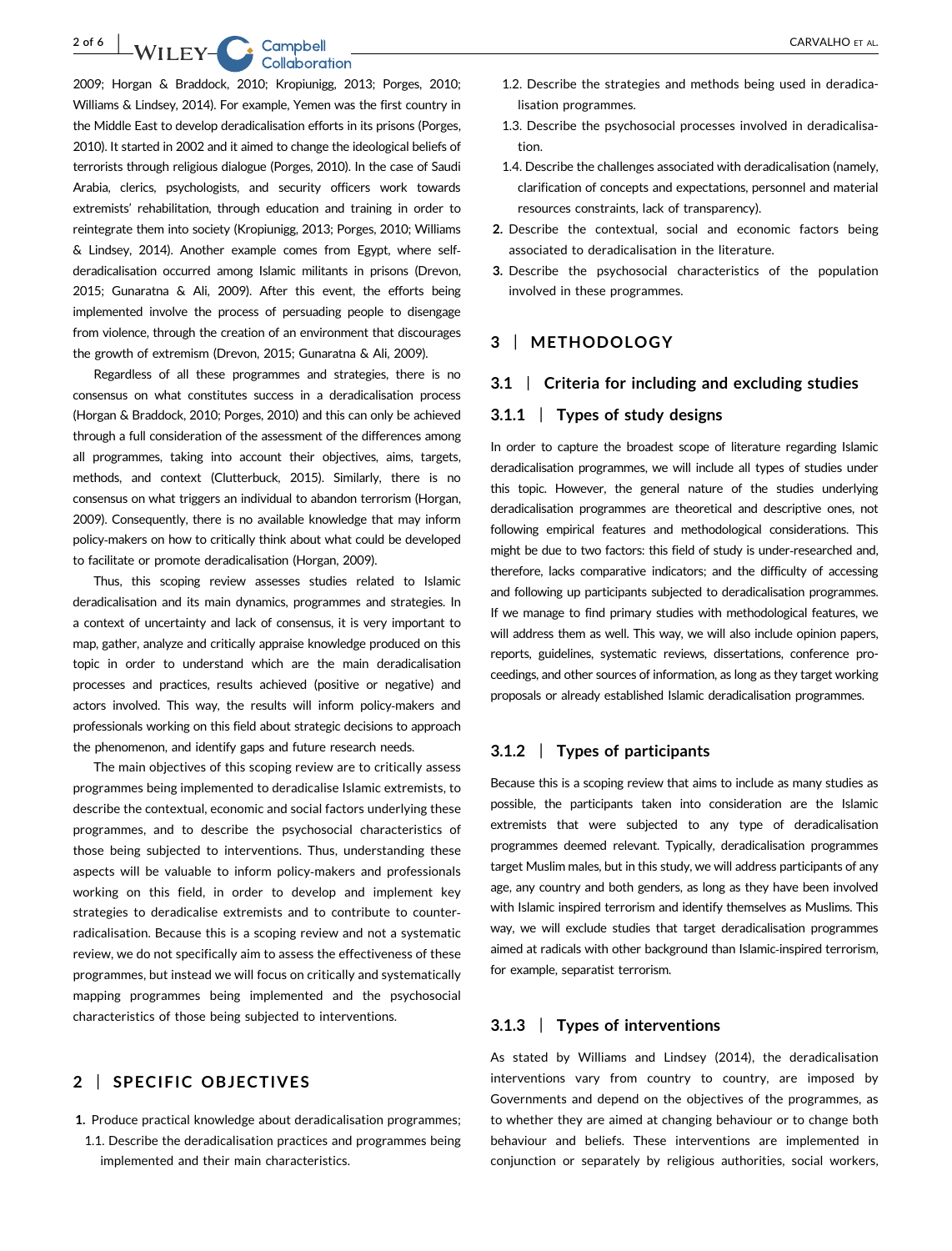psychologists, and law enforcement personnel. Since this is a scoping review we will consider any type of intervention aiming at deradicalise and or disengage individuals from Islamic terrorism. Moreover, we will also consider any type of deradicalisation measures, even if it is not included in a deradicalisation programme, and also individual deradicalisation strategies.

# 3.1.4 | Types of outcomes

The principal outcome that we will look at in eligible studies will be the end of extremist violence and terrorist attacks. This is also the ultimate aim of implementing deradicalisation interventions, but in most cases, there are no sufficient follow‐up, or none at all, to know if this really happens. Another important outcome is the deradicalisation of beliefs. Although this is possible, this is something hard to assess and follow up. So, we will look for self‐reports and other records of deradicalisation statements. However, as this is a scoping review, a study not intended to pursue effectiveness assessment, we will not strictly focus on outcomes, since not every deradicalisation study presents results of their programmes.

# 3.1.5 | Types of settings

The most part of the deradicalisation programmes takes place in prisons (e.g., Ganor & Falk, 2013; Porges, 2010; Williams & Lindsey, 2014), nevertheless, we will include any type of setting, as long as it relates to deradicalisation concerning Islamic extremists.

# 3.2 | Search strategy

In order to identify relevant studies, we established a comprehensive and broad search strategy combining published and unpublished literature. We do not plan to have geographical constraints, since we will consider literature from any country, and we will also include literature published until January 2018. Regarding language, we will include any study written in other language than English, by asking partners to help us with the review.

As recommended by Levac, Colquhoun, and O'Brien (2010), reviewers will meet at the beginning, midpoint and final stages of the process to discuss appropriateness and uncertainty of the study selection, to take decisions, and to refine the search strategy, taking into account the research question.

Following a strategy proposed by The Joanna Briggs Institute (2015) and by Arksey & O'Malley (2005), we will divide our search strategy into three stages:

1. Initial search: We conducted a limited search on two online databases relevant to the topic under consideration: Criminal Justice Abstracts and PsycINFO. After an analysis of the words in the titles and the abstracts of the relevant papers, we found that the relevant keywords are: deradicalisation, deradicalization, disengagement, counterterrorism, terrorism, rehabilitation, psychosocial, strategies, programmes, programmes. The search query will include three sets of keywords separated by AND Boolean operators corresponding to each of the three main search concepts (1‐deradicalisation, 2‐programmes/strategies, and 3‐ counterterrorism) and within each concept keywords will be separated by OR Boolean operators.

Collaboration

2. Second search: A second search using all identified keywords will be conducted through important databases. Some of them are described as follows:

#### Databases

|  | Campbell Library                                        | United Nations Office of Counter-<br>Terrorism                                                                             |
|--|---------------------------------------------------------|----------------------------------------------------------------------------------------------------------------------------|
|  | Joanna Briggs Institute<br>Library                      | United Nations Interregional Crime and<br>Justice Institute                                                                |
|  | PsycINFO                                                | Centre for the Study of Terrorism and<br>Political Violence-University St.<br>Andrews                                      |
|  | <b>PsycARTICLES</b>                                     | International Centre for Political<br>Violence and Terrorism Research-<br>Nanyang Technological University of<br>Singapore |
|  | Criminal Justice Abstracts                              | Centre for Research on Extremism: The<br>Extreme Right, Hate Crime and<br><b>Political Violence</b>                        |
|  | Psychology and Behavioral<br><b>Sciences Collection</b> | <b>Quilliam Foundation</b>                                                                                                 |
|  | Criminal Justice Database-<br>Proquest                  | German Institute on Radicalization and<br>De-Radicalization Studies                                                        |
|  | <b>MEDLINE</b>                                          | <b>RAN-Radicalisation Awareness</b><br><b>Network</b>                                                                      |
|  |                                                         |                                                                                                                            |
|  | Academic Search Complete                                | International Institute for Counter-<br>Terrorism                                                                          |
|  | Scopus                                                  | International Centre for the Study of<br>Radicalisation and Political Violence                                             |
|  | Web of Science Core<br>Collection                       | Society for Terrorism Research                                                                                             |
|  | <b>Current Contents Connect</b>                         | <b>Radicalisation Research</b>                                                                                             |
|  | KCI-Korean Journal<br>Database                          | SITE Intelligence Group                                                                                                    |
|  | <b>Open Dissertations</b>                               | Centre de Prévention contre les Dérives<br>Sectaires liées à l'Islam                                                       |
|  | Open Access Theses and<br><b>Dissertations</b>          | Real Instituto Elcano                                                                                                      |
|  | Proquest Dissertatiosn &<br>Theses Open                 | Counter Extremism Project                                                                                                  |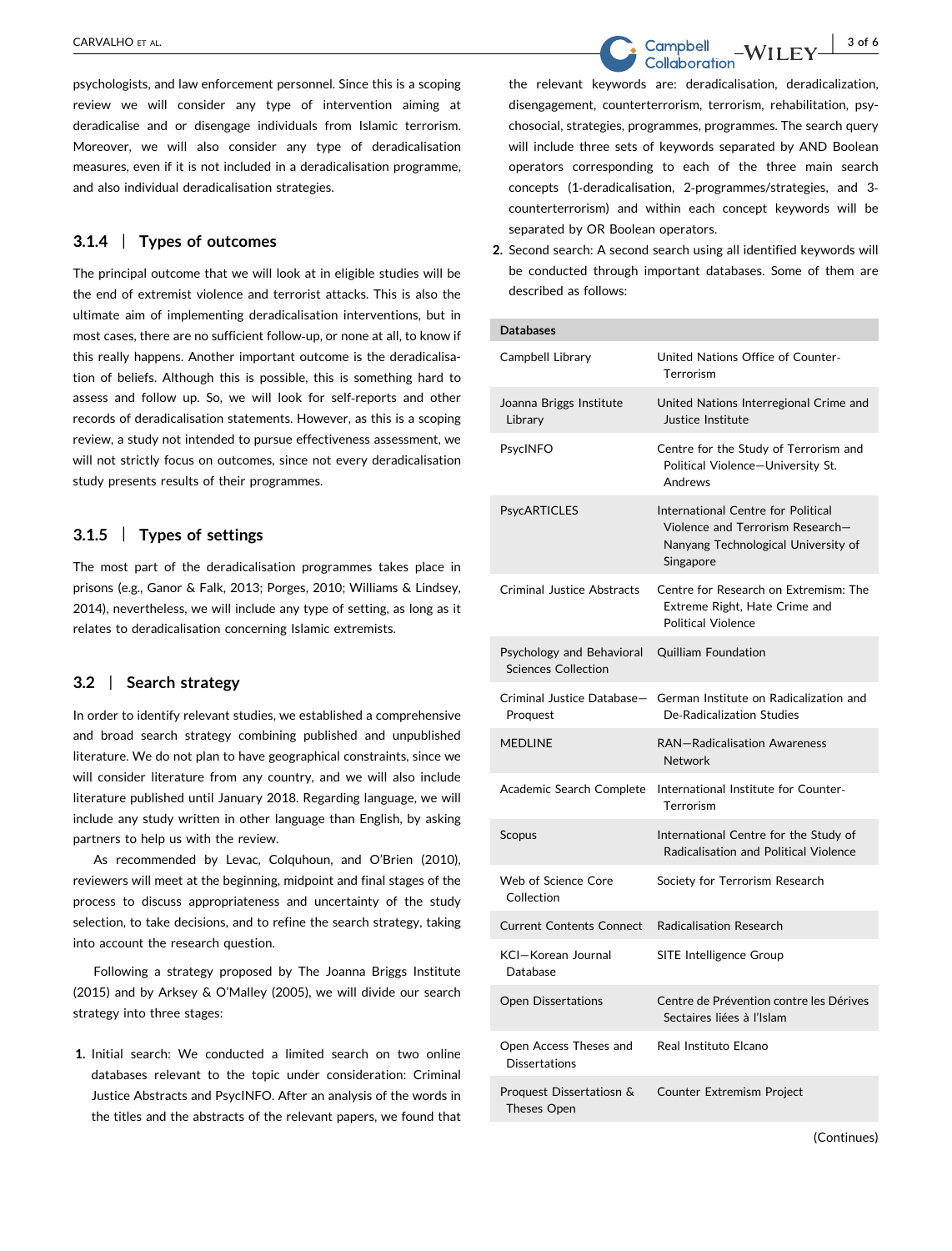| WILEY-                                 | <u>sanposn</u><br>Collaboration                                                       |
|----------------------------------------|---------------------------------------------------------------------------------------|
| Microsoft Academic                     | <b>Brookings Institution</b>                                                          |
| Theses Canada                          | Middle East Institute                                                                 |
| Thèses France                          | START-National Consortium for the<br>Study of Terrorism and Responses to<br>Terrorism |
| Deutsche<br>Nationalbibliothek         | Hedayah-Countering Violent<br>Extremism                                               |
| BASE-Biefeld Academic<br>Search Engine | Centre for Asymmetric Threat Studies                                                  |
| <b>NARCIS</b>                          | Danish Institute for International<br>Studies                                         |
| <b>DiVA</b>                            | <b>RAND Corporation</b>                                                               |
| The National Library of<br>Wales       | International Center for Counter-<br>Terrorism                                        |
| <b>RCAAP</b>                           | <b>NATO</b>                                                                           |
| Google Scholar                         | Europol                                                                               |
| ResearchGate                           | Academia                                                                              |

3. Reference list:The process of searching and screening each study will be carefully reported and the details will be documented in a flow chart proposed by PRISMA (Liberati et al., 2009).

# 3.3 | Description of methods used in primary research

The primary research that we have previously viewed have descriptive or theoretical features. This means that the studies found describe the main characteristics of the deradicalisation programmes, from the approaches and steps used in these interventions, the actors involved, to the expected or actual changes on radicals, without providing additional information about assessment, effectiveness and follow‐up (e.g., Drevon, 2015; Ganor & Falk, 2013; Williams & Lindsey, 2014). In other cases, primary studies only present deradicalisation programmes and elaborate some considerations about it, mainly about their characteristics and what could work (e.g., Veldhuis, 2012).

# 3.4 | Details of study coding categories

The literature collected in eligible studies will be analysed in a meaningful manner to answer the research question, through a descriptive analytical method, proposed by Arksey and O'Malley (2005). To accomplish this method, the information will be analysed following Content Analysis (Bardin, 1977) and will be coded by two reviewers into the following categories:

General study features

- Author(s)
- Title
- Source/ Database
- Peer‐reviewed
- Type of study
- Research methods

Deradicalisation programmes

- Country
- Objective/ pillars of the programme
- Name of the programme
- Promotor
- Methods/ strategies
- Psychosocial strategies
- Providers
- Setting
- Contextual factors
- Duration of programme
- Follow‐up

#### Participants

- Country
- Gender
- Age gap
- Background
- Family origin
- **Religion**
- Criminal activities
- Education
- Employment information

# Outcome data

- Recidivism
- Number of participants in the programme
- Social integration
- Deradicalisation/ cognitive change
- Disengagement from violence/ behavioural change
- Challenges of the programmes
- Critics
- Other

In order to answer to the ultimate aim of performing this scoping review—inform policy‐makers and professionals working on this field about strategic decisions to approach the phenomenon, and identify gaps and future research needs—the results will be presented in Evidence Maps. This type of approach is defined as a systematic process to identify gaps in knowledge and/or future research needs in a broad field, and results are depicted in a user-friendly format, such as graphs, figures or searchable databases (Miake‐Lye, Hempel, Shanman, & Sheklee, 2016). One of the main reasons authors chose to present results in Evidence Maps is that this approach shares some similarities with scoping reviews: the goals—review broad topics, and identify gaps/areas of future research‐, and the methodology used in the two approaches is the one proposed by Arksey & O'Malley (2005)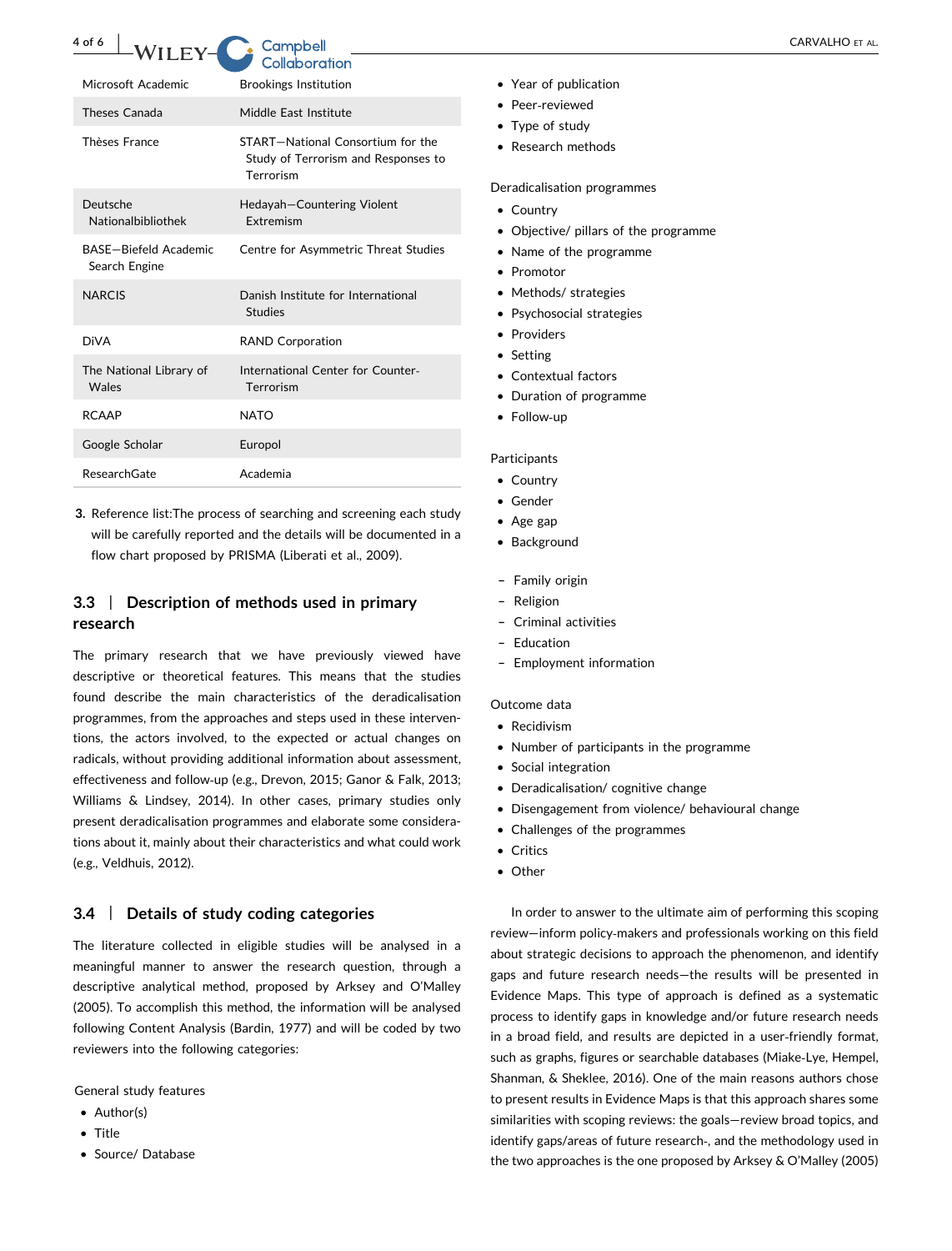(Miake‐Lye et al., 2016). However, there are three differences that will be tackled: Evidence Maps involve the consultation of an Advisory Board from the beginning of the search, promote a systematic search on online databases, and the results are shown in a visual depiction (Miake‐Lye et al. 2016). In this scoping review, the results will be presented in a cross‐tabular format and will be categorised in the following themes: deradicalisation interventions, setting, providers, methods, and outcomes.

## 3.5 | Treatment of qualitative research

If we find qualitative studies, we will address them following the Content Analysis method proposed by Bardin (1977), which involves an objective, systematic, and quantitative description of manifested content in communications in order to interpret them. This means that eligible studies will be analysed thematically according to the scoping's objectives and coding categories, through immersion in the content and text dismemberment. If there is disagreement, another researcher will be consulted to decide the appropriateness of the content assigned to categories.

# ROLES AND RESPONSIBILITIES

- Content: Cátia de Carvalho, Mariana Reis Barbosa, Alexandre Guerreiro
- Systematic review methods: Marta Pinto, Luís Azevedo
- Statistical analysis: Luís Azevedo, Isabel Rocha Pinto
- Qualitative analysis: Cátia de Carvalho, Marta Pinto, Mariana Barbosa
- Information retrieval: Cátia de Carvalho, Marta Pinto, Luís Azevedo

## SOURCES OF SUPPORT

There are no sources of support to undertake this scoping review.

# DECLARATIONS OF INTEREST

Cátia de Carvalho and Mariana Reis Barbosa are involved in a project that aims to develop a training toolkit to desensitise youth from terrorist narratives. This is an ongoing project that ends by April 2018. Besides this is not a deradicalisation programme, the participation in this project does not interfere with the involvement in the scoping review. On the contrary, it might enrich it. It allows us to reach and contact relevant stakeholders, both from academia and civil society, in order to adequate and narrow our review to the real needs of society. Moreover, in this scoping review we have a strong and experienced team that ensures quality and exemption. In addition, we have no conflicts of interest related to the studies used in this scoping review.

# PRELIMINARY TIMEFRAME

- Search for literature: January 2018–February 2018
- Coding and assessment: March 2018–June 2018
- Initial results: June 2018
- Preparation of final paper: July 2018–October 2018
- Submission of final review: November 2018

# PLANS FOR UPDATING THE REVIEW

We intent to update our scoping review every 5 years.

# AUTHOR DECLARATION

## Authors' responsibilities

By completing this form, you accept responsibility for preparing, maintaining and updating the review in accordance with Campbell Collaboration policy. The Campbell Collaboration will provide as much support as possible to assist with the preparation of the review.

A draft review must be submitted to the relevant Coordinating Group within 2 years of protocol publication. If drafts are not submitted before the agreed deadlines, or if we are unable to contact you for an extended period, the relevant Coordinating Group has the right to deregister the title or transfer the title to alternative authors. The Coordinating Group also has the right to deregister or transfer the title if it does not meet the standards of the Coordinating Group and/or the Campbell Collaboration.

You accept responsibility for maintaining the review in light of new evidence, comments and criticisms, and other developments, and updating the review at least once every 5 years, or, if requested, transferring responsibility for maintaining the review to others as agreed with the Coordinating Group.

#### Publication in the Campbell Library

The support of the Coordinating Group in preparing your review is conditional upon your agreement to publish the protocol, finished review, and subsequent updates in the Campbell Library. The Campbell Collaboration places no restrictions on publication of the findings of a Campbell systematic review in a more abbreviated form as a journal article either before or after the publication of the monograph version in Campbell Systematic Reviews. Some journals, however, have restrictions that preclude publication of findings that have been, or will be, reported elsewhere and authors considering publication in such a journal should be aware of possible conflict with publication of the monograph version in Campbell Systematic Reviews. Publication in a journal after publication or in press status in Campbell Systematic Reviews should acknowledge the Campbell version and include a citation to it. Note that systematic reviews published in Campbell Systematic Reviews and coregistered with the Cochrane Collaboration may have additional requirements or